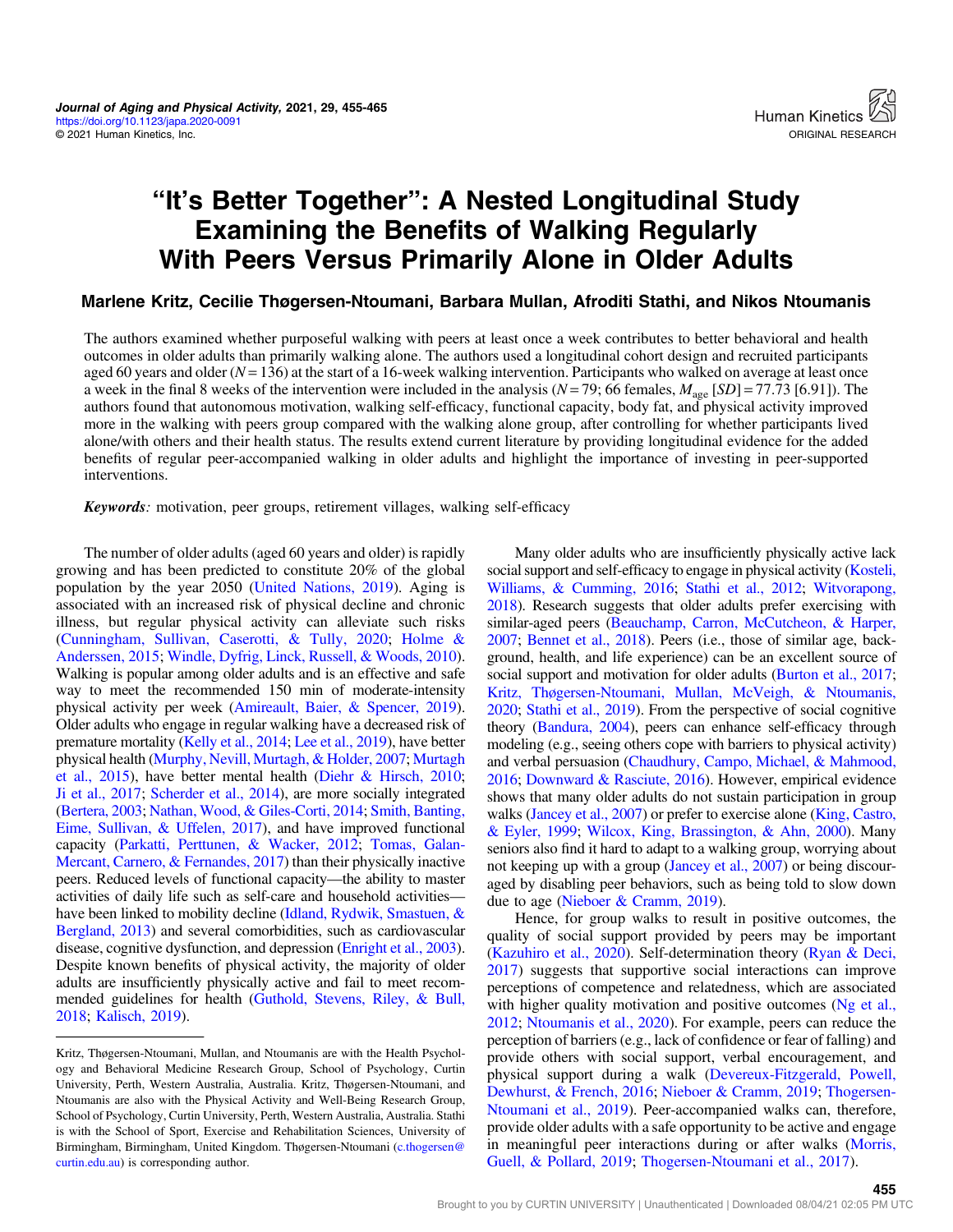Evidence from a meta-analysis and a systematic review suggests that interventions that promote walking in groups are effective at increasing physical activity behavior, particularly in older adults [\(Kassavou, Turner, & French, 2013](#page-8-0); [Meads & Exley, 2018](#page-8-0)). In addition to increasing physical activity levels, walking programs have been successful at improving the overall health of a previously sedentary population [\(Bravata et al., 2007](#page-7-0); [Hanson & Jones, 2015](#page-7-0); [Murphy et al., 2007](#page-9-0)). A meta-analysis showed that pedometer interventions that promote individual walking were associated with significant reductions in body mass index, in addition to improving physical activity [\(Bravata et al., 2007](#page-7-0)). Hanson and Jones ([2015\)](#page-7-0) compared the effects of 42 group walking interventions, including 15 studies with older adults and found that, in a general adult population ( $M_{\text{age}} = 58$  years), participation in outdoor walking groups led to psychological (i.e., quality of life, depression), functional (i.e., 6-min walk test distance, physical functioning), and cardiovascular risk improvements (i.e., blood pressure, total cholesterol, resting heart rate). Similarly, Thomas et al. ([2012\)](#page-9-0) found that Chinese older adults who received peer support (i.e., regular phone calls and monthly group walks) during a walking program showed greater improvements in physical activity levels and in functional capacity, and lost more fat (but were similar in body mass index) after 12 months, compared with controls who were inactive or only walked alone.

Current understanding of the benefits of peer-accompanied walking is primarily derived from cross-sectional research focusing on general exercise behavior [\(Seino et al., 2019](#page-9-0)) and experimental trials that compare group walkers to inactive controls, providing insufficient information about those who choose to regularly walk alone ([Meads & Exley, 2018\)](#page-8-0). Cross-sectional research has documented fewer falls [\(Hayashi, Kondo, Kanamori, & Taishi, 2018](#page-8-0)), higher levels of subjective health status ([Kanamori et al., 2016](#page-8-0)), improved physical function [\(Seino et al., 2019](#page-9-0)), and better psychological well-being [\(Harada, Masumoto, & Kondo, 2019;](#page-8-0) [Kanamori](#page-8-0) [et al., 2018](#page-8-0)) among older adults who self-reported exercising as a group compared with exercising alone. However, given that a wide range of activities can be classified as "exercise behavior," it has remained unclear whether these effects apply when comparing those walking regularly with others versus primarily alone.

# Study Rationale and Objectives

Researchers have noted a need for longitudinal studies identifying the unique effects of group-walking programs ([Meads & Exley,](#page-8-0) [2018](#page-8-0)). We identified only one study with older adults that compared the effects of peer-supported walking with walking alone [\(Thomas et al., 2012](#page-9-0)). However, in that study, "peer support" was primarily provided in the form of encouraging telephone calls, and peer-accompanied walking was limited to monthly organized social walks. Most studies examining the effects of peer-supported walking have been conducted in controlled, group-based settings, providing little information on the experiences of older walkers who *naturally* choose to walk alone or with peers. It is also important to consider older adults who choose to walk with a partner and as part of a smaller group [\(Carr et al., 2019](#page-7-0); [Zubala](#page-10-0) [et al., 2017\)](#page-10-0). None of the reviewed studies examined motivation or self-efficacy for walking as outcomes. Finally, most studies examining the effects of walking have focused on heterogeneous groups of individuals, including clinical populations ([Hanson & Jones,](#page-7-0) [2015](#page-7-0)). It has, therefore, remained unclear whether such improvements are generalizable to independent-living older adults who are sufficiently healthy to walk alone.

Given the overall benefits of walking [\(Lee et al., 2019\)](#page-8-0), the effectiveness of interventions promoting individual walking [\(Bravata et al., 2007](#page-7-0)), and the potential of group-based approaches [\(Hanson & Jones, 2015;](#page-7-0) [Meads & Exley, 2018;](#page-8-0) [Seino et al., 2019](#page-9-0)), we were interested in understanding how *regularly* walking with peers (WP) compares to primarily walking alone (WA), among independent-living older adults. Our specific aim was to determine whether WP is associated with greater changes in self-efficacy, autonomous motivation, physical activity, body fat, and functional capacity than WA, among previously physically inactive older adults. Advancing past research, we examined a setting in which participants were encouraged to walk more but could decide for themselves whether they walked with others or only walked alone.

Building on research documenting higher physical activity levels in peer-supported walkers than inactive/solo walkers [\(Thomas](#page-9-0) [et al., 2012](#page-9-0)), we expected the WP group to show greater improvements in physical activity than the WA group. In line with the evidence suggesting greater health benefits of group walking/ exercising [\(Hanson & Jones, 2015\)](#page-7-0), we expected the WP group to experience greater changes in fat loss [\(Thomas et al., 2012\)](#page-9-0) and functional capacity [\(Seino et al., 2019\)](#page-9-0) when compared with the WA group. Extending research that draws from social cognitive theory [\(Bandura, 2004](#page-7-0); [Ginis, Nigg, & Smith, 2013](#page-7-0)) and self-determination theory ([Ng et al., 2012](#page-9-0); [Ryan & Deci, 2000](#page-9-0)), we expected the WP group to experience greater changes in self-efficacy and autonomous motivation, compared with the WA group.

# Methods

#### Research Design

We conducted a longitudinal cohort study which was nested within the Residents for Action Trial [\(Thogersen-Ntoumani et al., 2017\)](#page-9-0). The Residents in Action Trial examined the effectiveness of a 16-week peer-led walking intervention to promote walking behavior and wellbeing in physically inactive older adults living in retirement villages ([Thogersen-Ntoumani et al., 2019\)](#page-9-0). The intervention was motivationally embellished in that peer walk leaders received training on how to motivate group members, and walkers were taught how to overcome their own motivational barriers. The trial included, in both experimental arms, 10 weeks of program-initiated walks followed by 6 weeks of participant-initiated walks. The group-based components of the program offered triweekly walks with a peer-led group for the first 10 weeks of the program.

All participants who provided consent to take part in the walking intervention were invited to also take part in the present study. While the present study shared the participants and timeline of the main trial, it was conducted separately, examined different research questions, and collected additional data that were not examined as part of the larger trial. Further details on what data were shared with the main trial are provided in Figure S1 in the [Supplementary Material](https://doi.org/10.1123/japa.2020-0091) (available online). To be included in the analysis, participants had to identify as a regular walker (i.e., on average, walk at least once a week during the preceding 8 weeks) at Week 16 of the intervention. Participants had to also complete at least one assessment at both time points. A detailed flow diagram illustrating the number of participants completing each measure at each time point within the nested longitudinal design is presented in Figure S2 in the [Supplementary](https://doi.org/10.1123/japa.2020-0091) [Material](https://doi.org/10.1123/japa.2020-0091) (available online).

The design of the intervention allowed us to explore outcomes based on the preferences of novice walkers. By focusing on the last 8 weeks of the program, we were provided with an ideal context to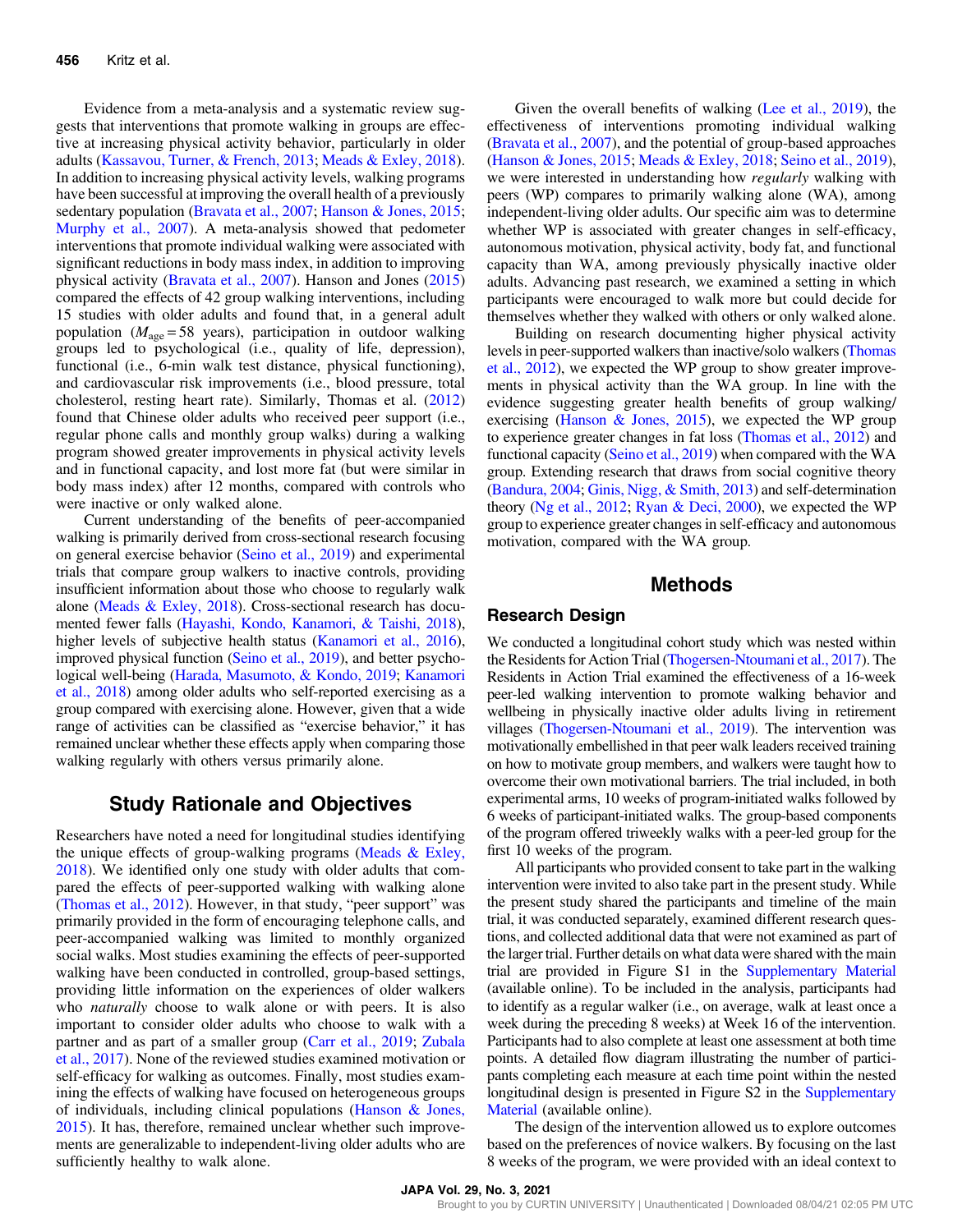explore the walking preferences of participants, who followed the structured components of the program (for further details see [Thogersen-Ntoumani et al., 2017\)](#page-9-0).

## Procedure

**Ethical statement and eligibility criteria.** We obtained ethical approval from an Australian university's Human Research Ethics Committee. To be eligible for the main trial (and the present study), all participants had to be living independently and be healthy enough that they could complete a questionnaire and go for a walk. Participants had to be at least 60 years old and be insufficiently active, which meant reporting that they engage in <150 min of moderate-intensity physical activity/week. Interested participants were informed about the study and asked to sign a written informed consent form.

**Participants.** Participants who met the eligibility criteria were asked to complete all assessments at baseline (T1) and postintervention, that is, at 16 weeks (T2). Of those completing baseline measures, participants were excluded from the analysis if they did not complete any measures postintervention  $(n = 24)$ , acted as walk leaders  $(n=3)$ , or at week 16 reported having walked on average less than once per week over the previous 8 weeks  $(n = 1)$ .

#### Measures

Demographic characteristics were determined at baseline. We determined height through verbal self-report. Weight, body-fat, and waist circumference were determined in the morning at both time points, prior to administering the walk test. Measurements were taken twice without delay, and the mean value of the two measurements was recorded.

Weight and body fat percentage. Weight and body fat percentage were measured with a Tanita Professional scale (model BC-551, Tanita Cooperation, Tokyo, Japan) and recorded to the nearest 0.1 kg. To determine body fat, the Tanita Professional scale uses bioelectrical impedance analysis. Participants were required to be barefoot and in a standing position, with thighs not touching each other. Previous research has provided supportive evidence of the reliability and validity of scores from this scale for measuring body fat in older adults [\(Kabiri, Hernandez, & Mitchell, 2015;](#page-8-0) [Ritchie,](#page-9-0) [Miller, & Smiciklas-Wright, 2005\)](#page-9-0).

Waist circumference. Waist circumference was measured by a researcher using a measuring tape at the midpoint of the line between the coastal margin and the iliac crest in the midaxillary line [\(Howel, 2012\)](#page-8-0).

Walking behavior. To measure walking behavior, we used the item "In the last eight weeks approximately, how many times did you go for a walk 1) alone; 2) with a partner or friend; or 3) as part of a group?" The question was asked via questionnaire at T2 (Week 16), and participants were asked to estimate the number of walks over the last 8 weeks. The total number of walks was then divided by the number of weeks to obtain a weekly estimate. Weekly estimates of walking behavior were then used to classify walkers as WP or WA. We defined WP as engaging on average at least once a week with others in a purposeful walk for any reason. WA was defined as walking at least once a week alone, and less than once a week with others. As part of the questionnaire, it was clarified that "walking" pertained to going on a "purposeful walk."

**Physical activity.** Overall physical activity was assessed using the Physical Activity Scale for the Elderly, a 12-item questionnaire requesting information about occupational, household, and leisure activities during the previous 7 days ([Washburn, Smith, Jette, &](#page-9-0) [Janney, 1993](#page-9-0)). Sample items include: "Over the past seven days, how often did you take a walk outside your home or yard for any reason?" [\(Washburn et al., 1993\)](#page-9-0). A total physical activity score was determined by multiplying the time spent in each particular activity (hours per week) by validated weight scores [\(Washburn](#page-9-0) [et al., 1993\)](#page-9-0). The scale has been found to have excellent validity and test–retest reliability over a 7-week interval with older com-munity-dwelling individuals [\(Ismail et al., 2015\)](#page-8-0).

**Motivation to walk.** Motivation to walk was measured using the behavioral regulation for walking scale [\(Niven & Markland, 2016](#page-9-0)). The questionnaire contains 23 items that measure the level of selfdetermination for walking. We computed a score for autonomous regulation (Cronbach's alpha = .86) by averaging identified, integrated, and intrinsic items [\(Williams, Grow, Freedman, Ryan, &](#page-9-0) [Deci, 1996\)](#page-9-0) and a score for controlled regulation (Cronbach's alpha = .59) by averaging across external and introjected items. In the exercise literature, such composite scores are often used to provide an overall representation of the types of motivation driving behavior [\(Teixeira, Carraca, Markland, Silva, & Ryan, 2012\)](#page-9-0).

Walking self-efficacy. An adapted version of the Exercise Self-Efficacy Scale [\(McAuley, 1993\)](#page-8-0) was used to assess participants' beliefs in their ability to walk at a moderate pace without stopping for 5, 10, 15, 20, 25, 30, 35, 40, 45, and 50 min. The 10-item scale is scored on a 100-point percentage scale of 10-point increments, ranging from 0% (not at all confident) to 100% (highly confident). Scores from this measure have been found valid and reliable for use with older adults [\(McAuley, 1993](#page-8-0); [Wojcicki, White, & McAuley,](#page-10-0) [2009](#page-10-0)).

**Functional capacity.** The 6-min walk test measures the distance walked in 6 min and was used to quantify functional capacity [\(Enright et al., 2003](#page-7-0); [Middleton, Stacy, Lusardi, & Lusardi, 2020](#page-8-0)). The test was conducted at the retirement villages, indoors, or outdoors on a 30-m course, using previously published guidelines [\(Guyatt et al., 1985](#page-7-0)). During the test, participants were instructed to "walk as far as they can without jogging." Each lapsed minute was called out to help with pacing [\(American Thoracic Society, 2002](#page-7-0)). Assistive walking devices were permitted during the test. Participants who, at baseline, started the walk but stopped walking before the 6 min elapsed were included  $(n=3)$ . In line with past research, we classified those who walked <300 m in the allocated time as having low endurance ([Bittner et al., 1993](#page-7-0)).

## Analysis

All analyses were conducted using the Statistical Package for Social Sciences (SPSS for Mac, version 25, IBM Corp, Armonk, NY). Descriptive statistics were calculated for sociodemographic characteristics. A two-tailed independent-samples  $t$  test, the Mann– Whitney  $U$  test (for nonnormal data), and a chi-square test (for nominal data) were used to test for differences between the WP and WA groups in demographic and baseline characteristics that could affect outcomes. We then conducted mixed-design multivariate analyses of covariance (MANCOVA) and mixed analyses of covariance (ANCOVA) to determine the effect of time (T1, T2) and condition (WP vs. WA group) on outcomes. An ANCOVA was conducted when dependent variables could not be conceptually combined with other variables (e.g., physical activity scores). A MANCOVA was carried out for dependent variables, which could be combined. Specifically, overall fat in percentage and waist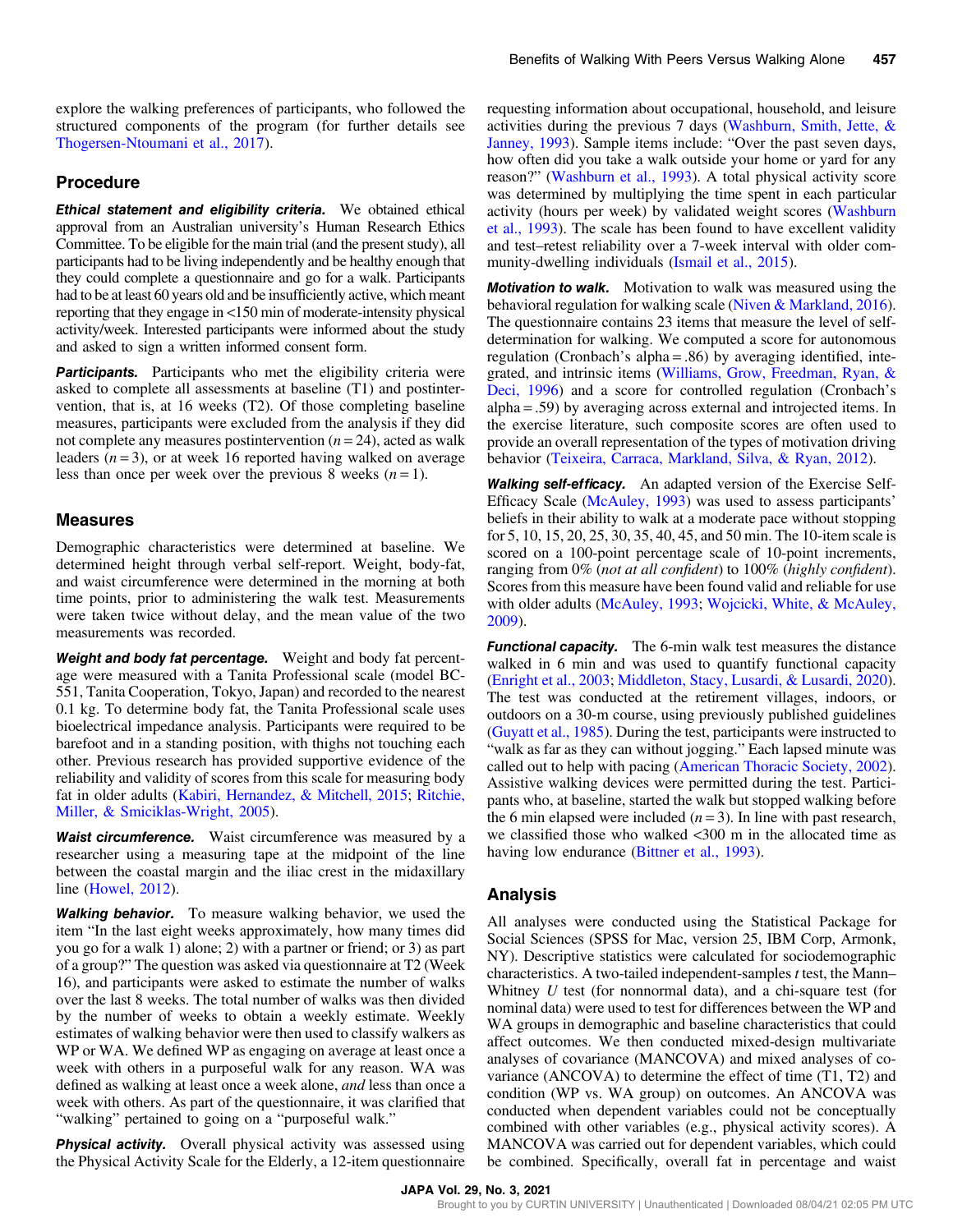circumference were grouped together when conducting the MANCOVA, as they are both capturing fat levels. Walking self-efficacy and autonomous motivation were combined when conducting the MANCOVA, as self-efficacy/competence is an antecedent of autonomous motivation ([Ryan & Deci, 2017\)](#page-9-0).

## Results

## Participant Characteristics

We obtained consent for the present study and sociodemographic data from 136 participants, of whom 107 participants completed baseline measures. Of these, 79 participants met the inclusion criteria for further analysis. The excluded group  $(n = 57)$  contained a higher proportion of employed individuals (11% vs. 0%,  $p =$ .003) than the included group. T2 responders did not differ significantly (all  $ps > .05$ ) in any other demographic or baseline measures from T1 responders. The majority of participants identified as healthy—mentioned health conditions were minor or included controlled chronic illnesses (e.g., diabetes). The sociodemographic and health characteristics of all study participants are presented in Table 1. At T2, the majority of participants reported engaging in walks that lasted at least 1 hr (72.2%). Further details on the duration of walks are provided in Table S1 in the [Supplementary Material](https://doi.org/10.1123/japa.2020-0091) (available online).

#### WP and WA Group

About 54% ( $n = 43$ ) of participants met the aforementioned inclusion criteria for the WP group. Members of the WP group reported walking with others on average 2.85 times/week and 2.51 times/ week alone. The remaining participants  $(46\%, n=36)$  were classified as WA; members of that group walked on average 3.71/week alone. Further information on those who walked with a partner versus those who walked with a group is presented in the [Supplementary Material](https://doi.org/10.1123/japa.2020-0091) (available online).

Demographic (see Table [2](#page-4-0)) and baseline characteristics (see Table [3](#page-4-0)) of the two groups were comparable except for a significant difference in health status and living status. The WA group contained a higher proportion of individuals suffering from a health condition (56% vs. 30%,  $x^2 = 5.16$ ,  $p = .023$ ) and more individuals living alone (67% vs. 42%,  $x^2 = 4.84$ ,  $p = .024$ ) than the WP group. We, therefore, controlled for these variables in all further analyses.

## Comparison of Changes in Outcomes Between WP and WA Walkers

Descriptive statistics and changes in outcomes across time for both groups are presented in Table [4](#page-5-0). The results of all MANCOVAs and ANCOVAs are presented in Table [5.](#page-5-0)

| <b>Characteristics</b>                                  | $N^{\rm a}$ | % unless stated otherwise                     |
|---------------------------------------------------------|-------------|-----------------------------------------------|
| Gender (female)                                         | 66          | 83.5                                          |
| Age (years)                                             | 79          | Mean = 77.7, $SD = 6.9$ , range = 63-93       |
| BMI $(kg/m2)$                                           | 73          | Median = 25.9, IQR = 5.5, range = $18.3-44.0$ |
| Ethnicity (White)                                       | 75          | 94.9                                          |
| Australian born                                         | 55          | 69.6                                          |
| Retired                                                 | 79          | 100                                           |
| Living alone                                            | 42          | 53.2                                          |
| Number of years living in retirement village            | 79          | Median = 5.8, $IQR = 8$ , range = 0.1–18.2    |
| Major life event, last 6 months                         | 35          | 44.3                                          |
| Marital status                                          |             |                                               |
| Married                                                 | 33          | 41.8                                          |
| Widowed/separated                                       | 40          | 50.6                                          |
| Never married                                           | 6           | 7.60                                          |
| Highest level of education                              |             |                                               |
| Secondary education                                     | 37          | 48.8                                          |
| Vocational training                                     | 17          | 21.5                                          |
| College or university                                   | 25          | 31.6                                          |
| Health                                                  |             |                                               |
| Current health issue                                    | 33          | 41.8                                          |
| Use of assistive device                                 | 19          | 24.1                                          |
| Never smoked                                            | 64          | 81.0                                          |
| $BMI > 30$ kg/m <sup>2</sup>                            | 13          | 17.8                                          |
| Obesity based on total body fat percentage <sup>b</sup> | 18/62       | 29.0                                          |
| Central obesity <sup>c</sup>                            | 19/65       | 24.0                                          |

Table 1 Participant Characteristics of the Overall Sample

*Note*.  $IQR =$  interquartile range;  $BMI =$  body mass index.

N = 79 unless stated otherwise. <sup>b</sup>Obesity cutoff points, adjusted for older adults, for body fat percentage levels were ≥30% for men and ≥41.5% for women [\(Ritchie et al.,](#page-9-0) [2005\)](#page-9-0). "Central obesity: To determine the presence of central obesity, we used age-adjusted waist circumference cutoff points, for those aged 70 years and older (i.e., ≥107 cm for men and ≥100 cm for women; [Heim et al., 2011](#page-8-0)). We used standard values for the remaining sample (i.e., cutoff ≥88 cm for females and ≥102 cm for males; [Lean, Han, & Morrison, 1995](#page-8-0)).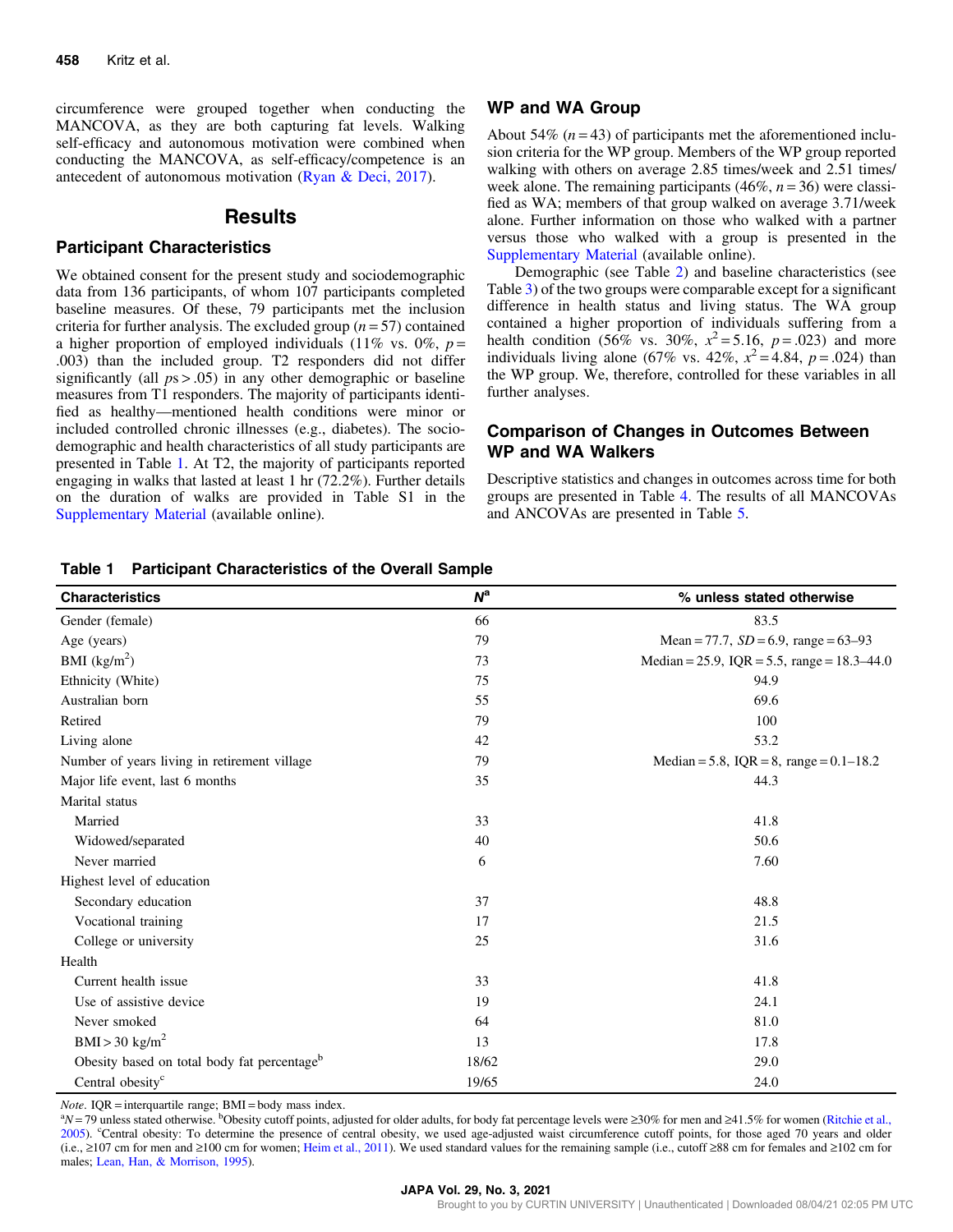|                                              | <b>WP</b><br>$N = 43$ | <b>WA</b><br>$N = 36$     |              |
|----------------------------------------------|-----------------------|---------------------------|--------------|
| <b>Characteristics</b>                       |                       | % unless stated otherwise | р            |
| Age (years)                                  | $Mean = 77.8$         | $Mean = 77.6$             | $.953*$      |
|                                              | $SD = 6.72$           | $SD = 7.24$               |              |
|                                              | $Range = 65-90$       | $Range = 63-93$           |              |
| Gender (female)                              | 81.4                  | 86.1                      | $.401**$     |
| Ethnicity (White)                            | 97.7                  | 91.7                      | $.225***$    |
| Australian born                              | 69.8                  | 69.4                      | $.975***$    |
| Living alone                                 | 41.9                  | 66.7                      | $.024***$    |
| Number of years living in retirement village | $Median = 5.80$       | $Median = 8.40$           | $.180^{***}$ |
|                                              | $IQR = 7.80$          | $IQR = 12.5$              |              |
| Marital status                               |                       |                           |              |
| Married                                      | 48.8                  | 33.3                      | $.183**$     |
| Widowed/separated                            | 41.9                  | 61.1                      |              |
| Never married                                | 9.30                  | 5.60                      |              |
| Highest level of education                   |                       |                           |              |
| Secondary education                          | 44.2                  | 50.0                      | $.954**$     |
| Vocational training                          | 23.3                  | 19.4                      |              |
| College or university                        | 32.6                  | 30.6                      |              |
| Health                                       |                       |                           |              |
| BMI $(kg/m2)$                                | Median = $26.0$       | $Median = 24.9$           | $.099***$    |
|                                              | $IQR = 3.80$          | $IQR = 7.20$              |              |
|                                              | $Range = 19.6 - 40.8$ | $Range = 18.3 - 44.0$     |              |
| Use of an assistive device                   | 20.9                  | 27.8                      | $.478**$     |
| Current health issue                         | 30.2                  | 55.6                      | $.023***$    |
| Major life event, last 6 months              | 44.2                  | 44.4                      | .982**       |
| Never smoked                                 | 81.4                  | 80.6                      | $.539**$     |

#### <span id="page-4-0"></span>Table 2 A Comparison of Demographic and Health Characteristics Between WA and WP

Note. WA = those who primarily walked alone; WP = those who also walked with peers; BMI = body mass index; IQR = interquartile range. Significant values are indicated in bold  $(p < .05)$ .

\*p values determined using one-way analysis of variance. \*\*p values were determined using chi-square tests. \*\*\*p values were determined using Mann–Whitney U tests, due to nonnormal data.

| Table 3 A Comparison of Baseline Scores Between WA and WP |  |
|-----------------------------------------------------------|--|
|-----------------------------------------------------------|--|

|                                      | <b>WP</b>                                | <b>WA</b>                      |          |  |
|--------------------------------------|------------------------------------------|--------------------------------|----------|--|
| <b>Variables</b>                     | $n = 43$                                 | $n = 36$                       | р        |  |
|                                      | Mean <i>(SD)</i> unless stated otherwise |                                |          |  |
| $PASE^a$                             | 114(49.1)                                | 109(54.1)                      | $.672*$  |  |
| 6-Min walk test, distance walked (m) | 374 (74.0)                               | 365 (72.0)                     | $.951*$  |  |
| Walking self-efficacy                | 54.1 (27.6)                              | 52.3(29.7)                     | $.990*$  |  |
| Autonomous motivation                | Median $(IQR) = .3 (1.13)$               | Median $(IQR) = 2.9 (1.21)$    | $.278**$ |  |
| Controlled motivation                | Median $(IQR) = 0.95$ $(1.04)$           | Median $(IQR) = 0.83$ $(1.35)$ | $.362**$ |  |
| Overall fat $(\%)$                   | 36.8(8.04)                               | 33.7(10.3)                     | $.181*$  |  |
| Waist circumference (cm)             | 97.4 (10.3)                              | 92.3 (14.7)                    | $.115*$  |  |

Note. WA = those who primarily walked alone; WP = those who also walked with peers; BMI = body mass index; IQR = interquartile range.

<sup>a</sup>PASE: Physical Activity Scale score for Elderly indicating self-reported physical activity levels in the preceding week.

 $*_{p}$  value determined using one-way analysis of variance.  $*_{p}$  value determined using a Mann–Whitney U test, due to nonnormal data.

## Physical Activity

For physical activity, the interaction effect was significant,  $F(1, 1)$  $75) = 10.6, p < .01, \eta^2 = .124$ , showing that over the 16 weeks, the WP group improved more in physical activity levels than the WA group. Bonferroni pairwise comparisons revealed that despite similar levels at T1, at T2 the WP group was significantly more physically active than the WA group,  $F(1, 75) = 4.68$ ,  $p = .034$ ,  $\eta^2 = .059$ .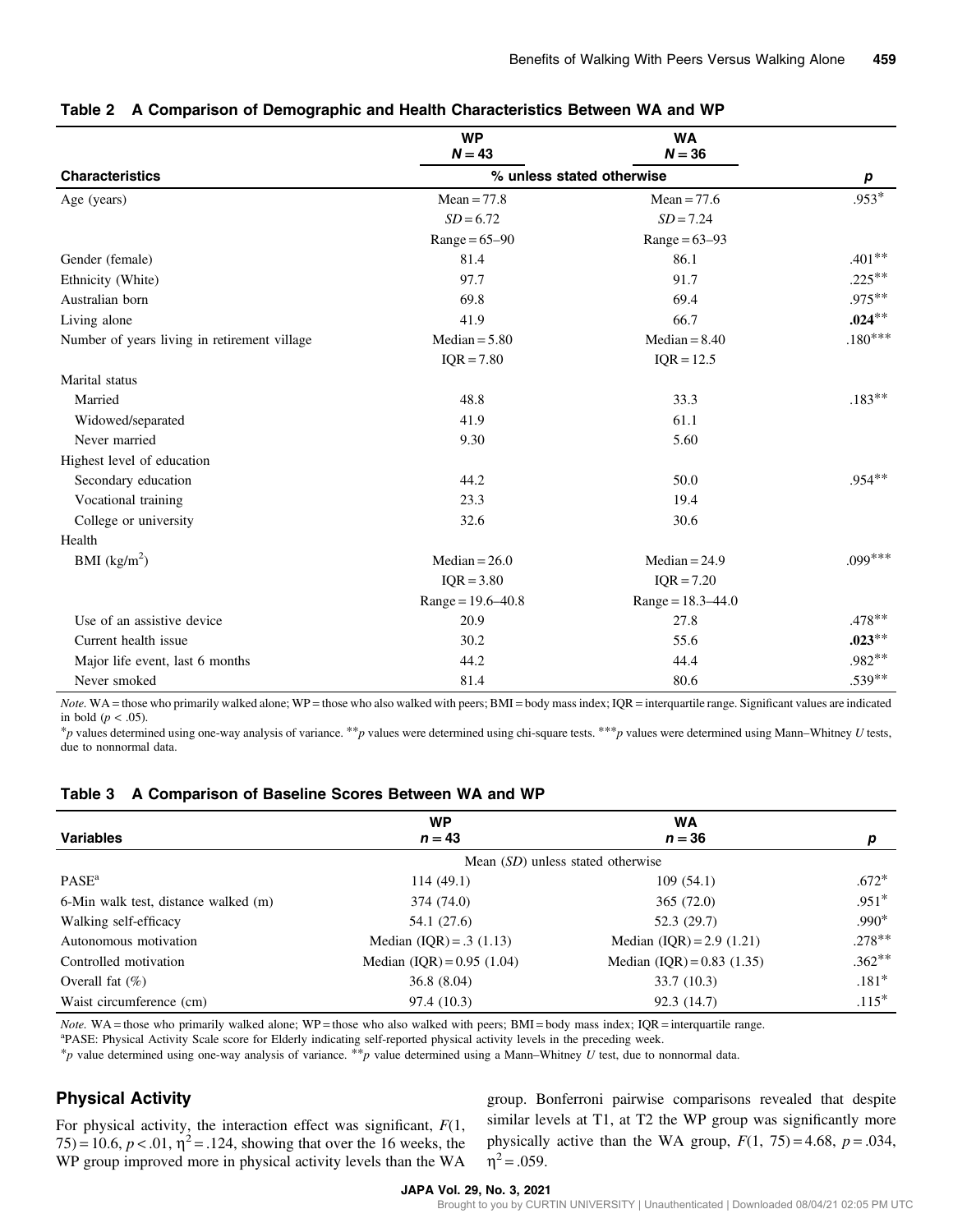# <span id="page-5-0"></span>Functional Capacity

For functional capacity, the condition by time interaction was significant,  $F(1, 52) = 4.60$ ,  $p = .037$ ,  $\eta^2 = .08$ . Further pairwise comparisons between T1 and T2 revealed that only WP participants improved over time,  $F(1, 52) = 16.23$ ,  $p < .01$ ,  $\eta^2 = .239$ .

the WP group experienced more significant improvements than the WA group. Follow-up pairwise comparisons revealed that only the WP group lost overall body fat and reduced their waist circumference.

## Motivation and Walking Self-Efficacy

# Body Fat

There was a significant condition by time interaction for changes in body fat,  $F(1, 45) = 6.76$ ,  $p = .013$ ,  $\eta^2 = .131$ , indicating that There was a significant condition by time interaction in autonomous motivation to walk,  $F(1, 75) = 5.42$ ,  $p = .23$ ,  $\eta^2 = .067$ , and self-efficacy to walk,  $F(1, 75) = 7.21$ ,  $p < .01$ ,  $\eta^2 = .088$ , indicating

#### Table 4 A Comparison of Changes in the Dependent Variables of WP and WA

|                                                 | Pre          | Post                              |      |
|-------------------------------------------------|--------------|-----------------------------------|------|
| <b>Variables</b>                                |              | Mean (SE) unless stated otherwise |      |
| PASE $(n=79)$                                   |              |                                   |      |
| <b>WP</b>                                       | 108 (7.89)   | 136 (9.38)                        | .001 |
| WA                                              | 115 (8.68)   | 105(10.3)                         | .205 |
| 6-Min walk test, distance walked (m) $(n = 56)$ |              |                                   |      |
| <b>WP</b>                                       | 379 (11.6)   | 423 (12.8)                        | .000 |
| WA                                              | 409 (14.6)   | 414 (16.1)                        | .683 |
| Walking self-efficacy $(n=79)$                  |              |                                   |      |
| WP                                              | 49.9 (4.33)  | 63.4 (4.77)                       | .001 |
| WA                                              | 61.6(4.13)   | 54.0 (4.54)                       | .635 |
| Autonomous motivation $(n=79)$                  |              |                                   |      |
| <b>WP</b>                                       | 2.93(0.118)  | 3.32(0.159)                       | .005 |
| WA                                              | 2.85(0.130)  | 2.75(0.174)                       | .513 |
| Controlled motivation $(n=79)$                  |              |                                   |      |
| <b>WP</b>                                       | 1.08(0.103)  | 1.19(0.124)                       | .411 |
| WA                                              | 0.903(0.113) | 0.786(0.136)                      | .412 |
| Overall fat in $\%$ ( <i>n</i> = 50)            |              |                                   |      |
| <b>WP</b>                                       | 36.75(1.61)  | 32.35 (1.58)                      | .000 |
| WA                                              | 34.31 (2.23) | 33.12 (2.18)                      | .233 |
| Waist circumference (cm) $(n=51)$               |              |                                   |      |
| <b>WP</b>                                       | 97.34 (2.00) | 94.50 (1.91)                      | .000 |
| WA                                              | 90.66 (2.77) | 89.79 (2.64)                      | .336 |

*Note.* Significant values are indicated in bold  $(p < .05)$ ; means have been adjusted for living status and health condition. WA = those who primarily walked alone; WP = those who also walked with peers; PASE = Physical Activity Scale score for Elderly.

| Table 5 Mixed-Effect ANCOVA and MANCOVA Comparing the Changes of Outcomes Over Time of WA Versus WP |  |  |
|-----------------------------------------------------------------------------------------------------|--|--|
|                                                                                                     |  |  |

|                       | Time (T1 vs. T2) |      | Group (WA vs. WP) |      | Time $\times$ Group |      |
|-----------------------|------------------|------|-------------------|------|---------------------|------|
| <b>Variables</b>      | F (df)           | р    | F(df)             | р    | F(df)               | p    |
| <b>PASE</b>           | 1.03(1, 75)      | .314 | 0.157(1, 75)      | .693 | 10.6(1, 75)         | .002 |
| 6-Min walk test       | 1.11(1, 52)      | .298 | 0.355(1, 52)      | .554 | 4.60(1, 52)         | .037 |
| Motivation            | 0.920(3, 73)     | .436 | 2.05(3, 73)       | .078 | 3.58(3, 73)         | .018 |
| Walking self-efficacy | 2.14(1, 75)      | .148 | 0.021(1, 75)      | .885 | 7.21(1, 75)         | .009 |
| Autonomous motivation | 1.36(1, 75)      | .247 | 3.00(1, 75)       | .088 | 5.42 (1, 75)        | .023 |
| Controlled motivation | 0.063(1, 75)     | .803 | 3.97(1, 75)       | .050 | 1.27(1, 75)         | .263 |
| Overall fat           | 1.63(2, 44)      | .207 | 1.88(2, 44)       | .164 | 3.31(2,44)          | .046 |
| $%$ Fat               | 2.79(1, 45)      | .102 | 0.097(1, 45)      | .757 | 6.76(1, 45)         | .013 |
| Waist circumference   | 2.76(1, 45)      | .104 | 2.90(1, 45)       | .095 | 3.03(1, 45)         | .088 |

*Note.* Significant values are indicated in bold  $(p < .05)$ . PASE = Physical Activity Scale for Elderly score indicating self-reported physical activity levels in the preceding week; WA = those who primarily walked alone; WP = those who also walked with peers; MANCOVA = multivariate analysis of covariance; ANCOVA = analysis of covariance.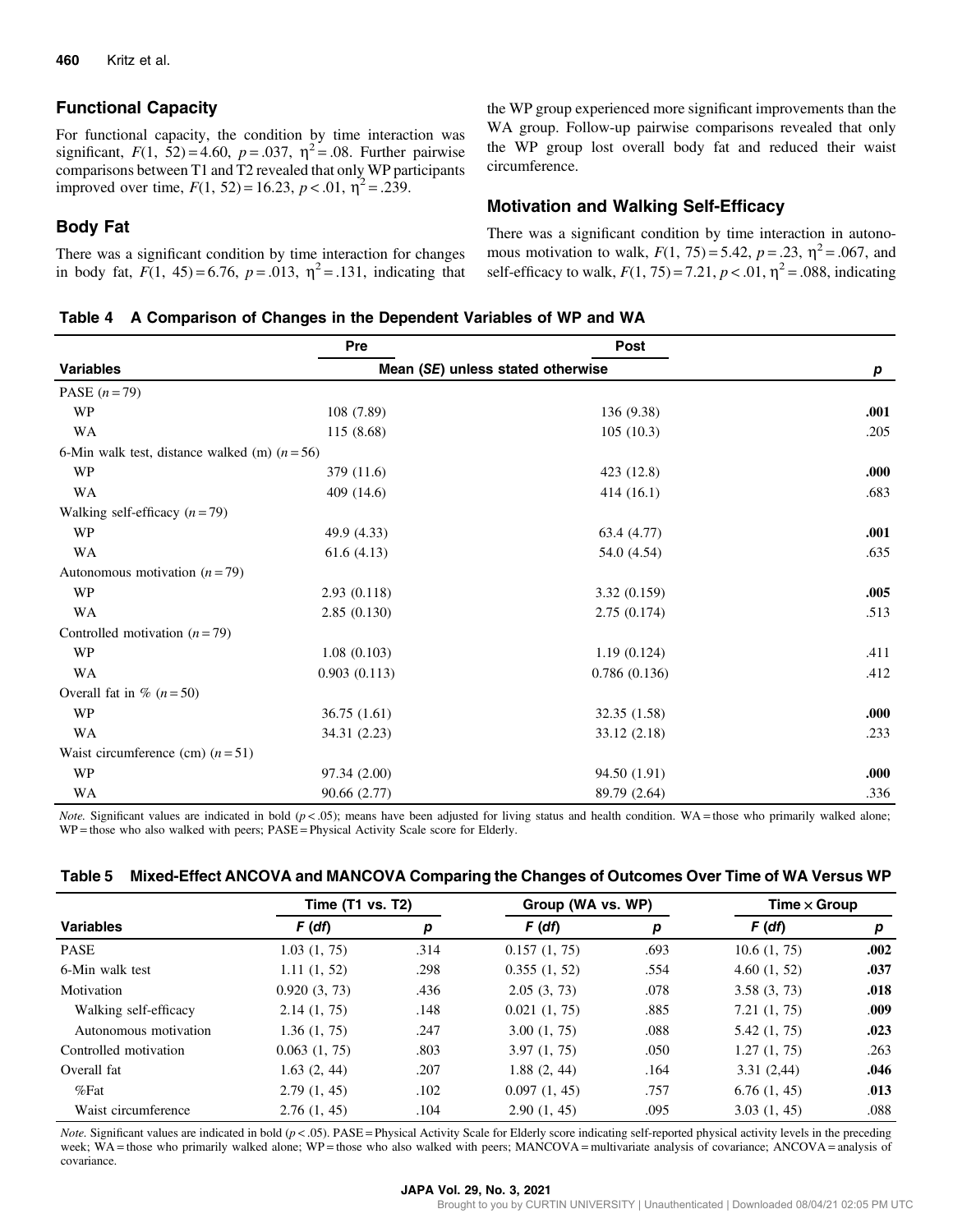that the WP group experienced greater improvements in these variables.

# **Discussion**

We aimed to determine whether independent-living older adults who regularly walked with peers experience improved physical and psychological outcomes, compared with those who walked primarily alone. We found that the WP group experienced more positive changes in self-efficacy (small effect size), autonomous motivation (small effect size), physical activity (small effect size), fat loss (medium effect size), and functional capacity (medium effect size) than the WA group. The two groups did not differ at baseline on any of the outcomes.

The finding that at T2 (but not at T1), the WP group showed higher physical activity levels and functional capacity than the WA group aligns with past research highlighting the benefits of group-based walking programs in the general population [\(Hanson](#page-7-0) [& Jones, 2015](#page-7-0); [Meads & Exley, 2018;](#page-8-0) [Thomas et al., 2012\)](#page-9-0), the importance of social support ([Davis et al., 2019;](#page-7-0) [Smith et al.,](#page-9-0) [2017](#page-9-0)), and the effectiveness of dyadic physical activity interventions ([Carr et al., 2019](#page-7-0)). In line with social cognitive theory, we found a positive link between regularly walking with peers and walking self-efficacy. Self-efficacy is an essential determinant of sustained physical activity behavior among older adults [\(Kosteli](#page-8-0) [et al., 2016](#page-8-0)). A past study ([Michael & Carlson, 2009](#page-8-0)) showed that participation in a volunteer-led group-walking intervention did not lead to higher levels of walking self-efficacy in seniors when compared with a control (only receiving health information). An explanation for this incongruence may be that in our study, participants could choose with whom they walked (i.e., with a peer or a group) and may have sought out peers who exhibited enabling and competence supportive behaviors or aligned with individual walking preferences [\(Nieboer & Cramm, 2019](#page-9-0)). In a setting (as in the study by Michael  $\&$  Carlson, 2009) where participants are assigned to a group, the risk for discouraging behaviors (e.g., a group that walks too fast) may be higher. In line with this explanation is the finding that the WP group, but not the WA group, had higher levels of autonomous motivation and physical activity behavior at T2 when compared with T1. Supportive social interactions may have improved the quality of motivation and physical activity behavior among those who walked with peers (Arnautovska, Fleig, O'[Callaghan, & Hamilton,](#page-7-0) [2019](#page-7-0); [Ryan & Deci, 2017\)](#page-9-0).

At T2, the WP group (but not the WA group) had lower levels of fat compared with T1 (although the loss in abdominal fat did not reach significance) and higher functional capacity, which is consistent with past research documenting the beneficial health effects of group-based walking interventions in the general population [\(Hanson & Jones, 2015\)](#page-7-0). These findings align with research indicating the physical benefits of exercise groups ([Seino et al.,](#page-9-0) [2019](#page-9-0)) and the benefits of peer support for promoting fat loss through walking ([Thomas et al., 2012\)](#page-9-0).

#### Strength and Limitations

The main strength of this study lies in its novelty of being the first to include functional capacity, self-efficacy for walking, and motivation as outcomes when comparing older adults who regularly walk with peers with those who walk primarily alone. Other strengths of the study include its longitudinal design, the inclusion of objective measures of body fat, and functional fitness, as well as the study of an under-researched cohort (84% of the oldest older than 70 years, including 15% over 85 years).

Our findings are limited by relying on some self-report measures (e.g., physical activity and walking behavior) and using a convenience sample that was predominantly female and White. However, given that we examined change, potential recall errors associated with self-reported measures should be of similar magnitude at both time points. We also cannot be sure whether weekly estimates represented an equal distribution of walks across the 8 weeks. However, all included participants were still actively walking postintervention. This was ensured by checking items that asked about walking behavior, such as the Physical Activity Scale for the Elderly, at postintervention.

The research team was not blinded to the intervention, which could have influenced some of the questionnaire responses. However, each of the groups in this manuscript included participants from both conditions, and the grouping for the present study was done after data collection. Furthermore, the WP group had higher compliance rates with program-initiated walks, which may have further confounded our findings. However, this difference was limited to noncomplying participants not engaging in group walks (i.e., not whether they walked with a partner). Further details are provided in the [Supplementary Material](https://doi.org/10.1123/japa.2020-0091) (available online).

Finally, due to the nonexperimental observational design of our study, our findings do not imply causality. Future studies could use experimental designs to replicate the present results, use device-based measures of physical activity, and focus on other populations to determine the generalizability of findings to different groups of older adults. Future research can also assess the characteristics (i.e. duration and intensity) of individual walks when walking with peers or alone to further advance the present findings.

#### Implications

Our findings identify unique benefits experienced by older adults who choose to walk at least once a week with peers, advancing past research in the field ([Kanamori, Takamiya, & Inoue, 2015;](#page-8-0) [Seino](#page-9-0) [et al., 2019](#page-9-0)). However, a better understanding of what makes a peer leader or a walking partner effective at increasing walking confidence, motivation, and behavior, particularly in physically inactive older adults, is needed. Future research can also explore the role of technology in providing peer support for older adults lacking social networks. Research suggests that online peer support for walking (e.g., interacting with other walkers through an online message board) does not achieve positive effects in older adults, indicating the importance of physical company while walking ([Kullgren et al.,](#page-8-0) [2014](#page-8-0)). Comparing our findings with other forms of peer support, such as the use of robots as a walking partner, can further advance understanding [\(Karunarathne, Morales, Nomura, Takayuki, &](#page-8-0) [Hiroshi, 2019\)](#page-8-0).

# Conclusion

Overall, our findings highlight the potential of peer-accompanied walks for promoting physical activity and health in older adults. For individuals lacking confidence, walking in smaller groups or with a partner may be an attractive alternative ([Carr et al., 2019](#page-7-0); [Jancey](#page-8-0) [et al., 2007](#page-8-0)). Public health messages should encourage diversity in walking options for older adults as some people might prefer to walk with others and others on their own [\(Davis et al., 2019;](#page-7-0) [Samra et al.,](#page-9-0) [2019\)](#page-9-0). However, peer-accompanied walks should be made attractive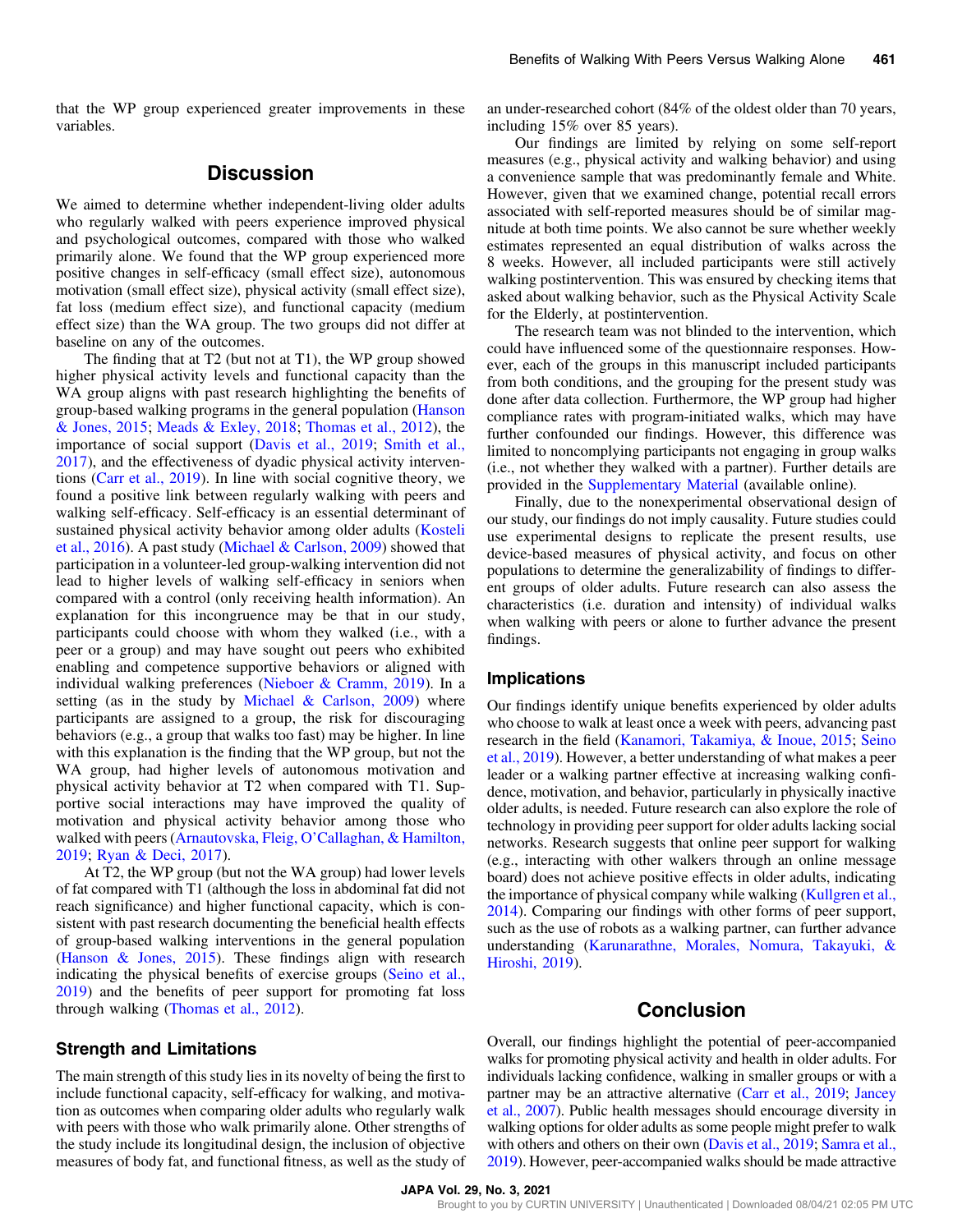<span id="page-7-0"></span>and accessible (Beauchamp et al., 2007), particularly for those with low confidence and motivation and at highest risk for physical inactivity (Chong et al., 2014; [Perkins, Multhaup, Perkins, & Barton,](#page-9-0) [2008\)](#page-9-0).

#### Acknowledgments

This work was supported by a Curtin University PhD Scholarship awarded to M. Kritz, and research project funding awarded by the Western Australian Health Promotion Foundation (Healthway) (grant number 24258) to the C. Thøgersen-Ntoumani and N. Ntoumanis. This study was approved by an Australian university's Human Research Ethics Committee. We have no conflicts of interest to declare.

# **References**

- American Thoracic Society. (2002). American thoracic society statement: Guidelines for the six-minute walk test. American Journal Respiratory and Crititical Care Medicine, 166 (1):111–117. doi[:10.1164/](https://doi.org/10.1164/ajrccm.166.1.at1102) [ajrccm.166.1.at1102](https://doi.org/10.1164/ajrccm.166.1.at1102)
- Amireault, S., Baier, J.M., & Spencer, J.R. (2019). Physical activity preferences among older adults: A systematic review. Journal of Aging and Physical Activity, 27(1), 128–139. doi[:10.1123/japa.2017-](https://doi.org/10.1123/japa.2017-0234) [0234](https://doi.org/10.1123/japa.2017-0234)
- Arnautovska, U., Fleig, L., O'Callaghan, F., & Hamilton, K. (2019). Older adults' physical activity: The integration of autonomous motivation and theory of planned behaviour constructs. Australian Psychologist, 54(1), 46–54. doi:[10.1111/ap.12346](https://doi.org/10.1111/ap.12346)
- Bandura, A. (2004). Health promotion by social cognitive means. Health Education & Behavior, 31(2), 143–164. PubMed ID: [15090118](http://www.ncbi.nlm.nih.gov/pubmed/15090118?dopt=Abstract) doi:[10.1177/1090198104263660](https://doi.org/10.1177/1090198104263660)
- Beauchamp, M.R., Carron, A.V., McCutcheon, S., & Harper, O. (2007). Older adults' preferences for exercising alone versus in groups: Considering contextual congruence. Annals of Behavioral Medicine, 33(2), 200–206. PubMed ID: [17447872](http://www.ncbi.nlm.nih.gov/pubmed/17447872?dopt=Abstract) doi[:10.1007/BF02879901](https://doi.org/10.1007/BF02879901)
- Bennet, E.V., Hurd Clarke, L., Wolf, S.A., Dunlop, W.L., Harden, S.M., Liu, Y., & Beauchamp, M.R. (2018). Older adults' experiences of group-based physical activity: A qualitative study from the 'GOAL' randomized controlled trial. Psychology of Sport and Exercise, 39, 184–192. doi[:10.1016/j.psychsport.2018.08.017](https://doi.org/10.1016/j.psychsport.2018.08.017)
- Bertera, E.M. (2003). Physical activity and social network contacts in community dwelling older adults. Adaption and Aging, 27(3/4), 113–127. doi[:10.1300/j016v27n03\\_08](https://doi.org/10.1300/j016v27n03_08)
- Bittner, V., Weiner, D.H., Yusuf, S., Rogers, W.J., Mcintyre, K.M., Bangdiwala, S.I., ... Bourassa, M.G. (1993). Prediction of mortality and morbidity with a 6-minute walk test in patients with left-ventricular dysfunction. Journal of the American Medical Association, 270(14), 1702–1707. PubMed ID: [8411500](http://www.ncbi.nlm.nih.gov/pubmed/8411500?dopt=Abstract) doi[:10.1001/jama.1993.03510140](https://doi.org/10.1001/jama.1993.03510140062030) [062030](https://doi.org/10.1001/jama.1993.03510140062030)
- Bravata, D.M., Smith-Spangler, C., Sundaram, V., Gienger, A.L., Lin, N., Lewis, R., ... Sirard, J.R. (2007). Using pedometers to increase physical activity and improve health—A systematic review. Journal of the American Medical Association, 298(19), 2296–2304. PubMed ID: [18029834](http://www.ncbi.nlm.nih.gov/pubmed/18029834?dopt=Abstract) doi[:10.1001/jama.298.19.2296](https://doi.org/10.1001/jama.298.19.2296)
- Burton, E., Farrier, K., Hill, K.D., Codde, J., Airey, P., & Hill, A.M. (2017). Effectiveness of peers in delivering programs or motivating older people to increase their participation in physical activity: Systematic review and meta-analysis. Journal of Sports Sciences, 36(6), 666–678. PubMed ID: [28535358](http://www.ncbi.nlm.nih.gov/pubmed/28535358?dopt=Abstract) doi[:10.1080/02640414.](https://doi.org/10.1080/02640414.2017.1329549) [2017.1329549](https://doi.org/10.1080/02640414.2017.1329549)
- Carr, R.M., Prestwich, A., Kwasnicka, D., Thogersen-Ntoumani, C., Gucciardi, D.F., Quested, E., ... Ntoumanis, N. (2019). Dyadic interventions to promote physical activity and reduce sedentary behaviour: Systematic review and meta-analysis. Health Psychology Review, 13(1), 91–109. PubMed ID: [30284501](http://www.ncbi.nlm.nih.gov/pubmed/30284501?dopt=Abstract) doi[:10.1080/](https://doi.org/10.1080/17437199.2018.1532312) [17437199.2018.1532312](https://doi.org/10.1080/17437199.2018.1532312)
- Chaudhury, H., Campo, M., Michael, Y., & Mahmood, A. (2016). Neighbourhood environment and physical activity in older adults. Social Science & Medicine, 149, 104–113. PubMed ID: [26708246](http://www.ncbi.nlm.nih.gov/pubmed/26708246?dopt=Abstract) doi:[10.1016/j.socscimed.2015.12.011](https://doi.org/10.1016/j.socscimed.2015.12.011)
- Chong, T.W.H., Doyle, C.J., Cyarto, E.V., Cox, K.L., Ellis, K.A., Ames, D., ... Grp, A.R. (2014). Physical activity program preferences and perspectives of older adults with and without cognitive impairment. Asia-Pacific Psychiatry, 6(2), 179–190. PubMed ID: [23857923](http://www.ncbi.nlm.nih.gov/pubmed/23857923?dopt=Abstract) doi:[10.1111/appy.12015](https://doi.org/10.1111/appy.12015)
- Cunningham, C., O' Sullivan, R., Caserotti, P., & Tully, M.A. (2020). Consequences of physical inactivity in older adults: A systematic review of reviews and meta-analyses. Scandinavian Journal of Medicine & Science in Sports, 30(5), 816–827. PubMed ID: [32020713](http://www.ncbi.nlm.nih.gov/pubmed/32020713?dopt=Abstract) doi:[10.1111/sms.13616](https://doi.org/10.1111/sms.13616)
- Davis, C.A., Sentell, T.L., De Souza Barbosa, J.F., Ylili, A., Curcio, C., & Pirkle, C.M. (2019). Meeting physical activity guidelines by walking in older adults from three middle-income countries: A cross-sectional analysis from the international mobility in aging study. Journal of Aging & Physical Activity, 28(3), 333–342. doi[:10.1123/japa.2018-](https://doi.org/10.1123/japa.2018-0463) [0463](https://doi.org/10.1123/japa.2018-0463)
- Devereux-Fitzgerald, A., Powell, R., Dewhurst, A., & French, D.P. (2016). The acceptability of physical activity interventions to older adults: A systematic review and meta-synthesis. Social Science & Medicine, 158, 14–23. PubMed ID: [27104307](http://www.ncbi.nlm.nih.gov/pubmed/27104307?dopt=Abstract) doi[:10.1016/j.socscimed.2016.](https://doi.org/10.1016/j.socscimed.2016.04.006) [04.006](https://doi.org/10.1016/j.socscimed.2016.04.006)
- Diehr, P., & Hirsch, C. (2010). Health benefits of increased walking for sedentary, generally healthy older adults: Using longitudinal data to approximate an intervention trial. The Journals of Gerontology, Series A: Biological Sciences & Medical Sciences, 65(9), 982–989. doi:[10.1093/gerona/glq070](https://doi.org/10.1093/gerona/glq070)
- Downward, P., & Rasciute, S. (2016). 'No man is an island entire of itself.' The hidden effect of peers on physical activity: John Donne, Meditation XVII. Social Science & Medicine, 169, 149–156. PubMed ID: [27721139](http://www.ncbi.nlm.nih.gov/pubmed/27721139?dopt=Abstract) doi:[10.1016/j.socscimed.2016.09.038](https://doi.org/10.1016/j.socscimed.2016.09.038)
- Enright, P.L., McBurnie, M.A., Bittner, V., Tracy, R.P., McNamara, R., Arnold, A., ::: Study, C.H. (2003). The 6-min walk test—A quick measure of functional status in elderly adults. Chest, 123(2), 387–398. PubMed ID: [12576356](http://www.ncbi.nlm.nih.gov/pubmed/12576356?dopt=Abstract) doi:[10.1378/chest.123.2.387](https://doi.org/10.1378/chest.123.2.387)
- Ginis, K.A.M., Nigg, C.R., & Smith, A.L. (2013). Peer-delivered physical activity interventions: An overlooked opportunity for physical activity promotion. Translational Behavioral Medicine, 3(4), 434–443. PubMed ID: [24294332](http://www.ncbi.nlm.nih.gov/pubmed/24294332?dopt=Abstract) doi:[10.1007/s13142-013-0215-2](https://doi.org/10.1007/s13142-013-0215-2)
- Guthold, R., Stevens, G.A., Riley, L.M., & Bull, F.C. (2018). Worldwide trends in insufficient physical activity from 2001 to 2016: A pooled analysis of 358 population-based surveys with 1.9 million participants. Lancet Global Health, 6(10), E1077-E1086. PubMed ID: [30193830](http://www.ncbi.nlm.nih.gov/pubmed/30193830?dopt=Abstract) doi:[10.1016/S2214-109X\(18\)30357-7](https://doi.org/10.1016/S2214-109X(18)30357-7)
- Guyatt, G.H., Sullivan, M.J., Thompson, P.J., Fallen, E.L., Pugsley, S.O., Taylor, D.W., & Berman, L.B. (1985). The 6-minute walk: A new measure of exercise capacity in patients with chronic heart failure. Canadian Medical Association Journal, 132(8), 919–923. PubMed ID: [3978515](http://www.ncbi.nlm.nih.gov/pubmed/3978515?dopt=Abstract)
- Hanson, S., & Jones, A. (2015). Is there evidence that walking groups have health benefits? A systematic review and meta-analysis. British Journal of Sports Medicine, 49(11), 710–715. PubMed ID: [25601182](http://www.ncbi.nlm.nih.gov/pubmed/25601182?dopt=Abstract) doi:[10.1136/bjsports-2014-094157](https://doi.org/10.1136/bjsports-2014-094157)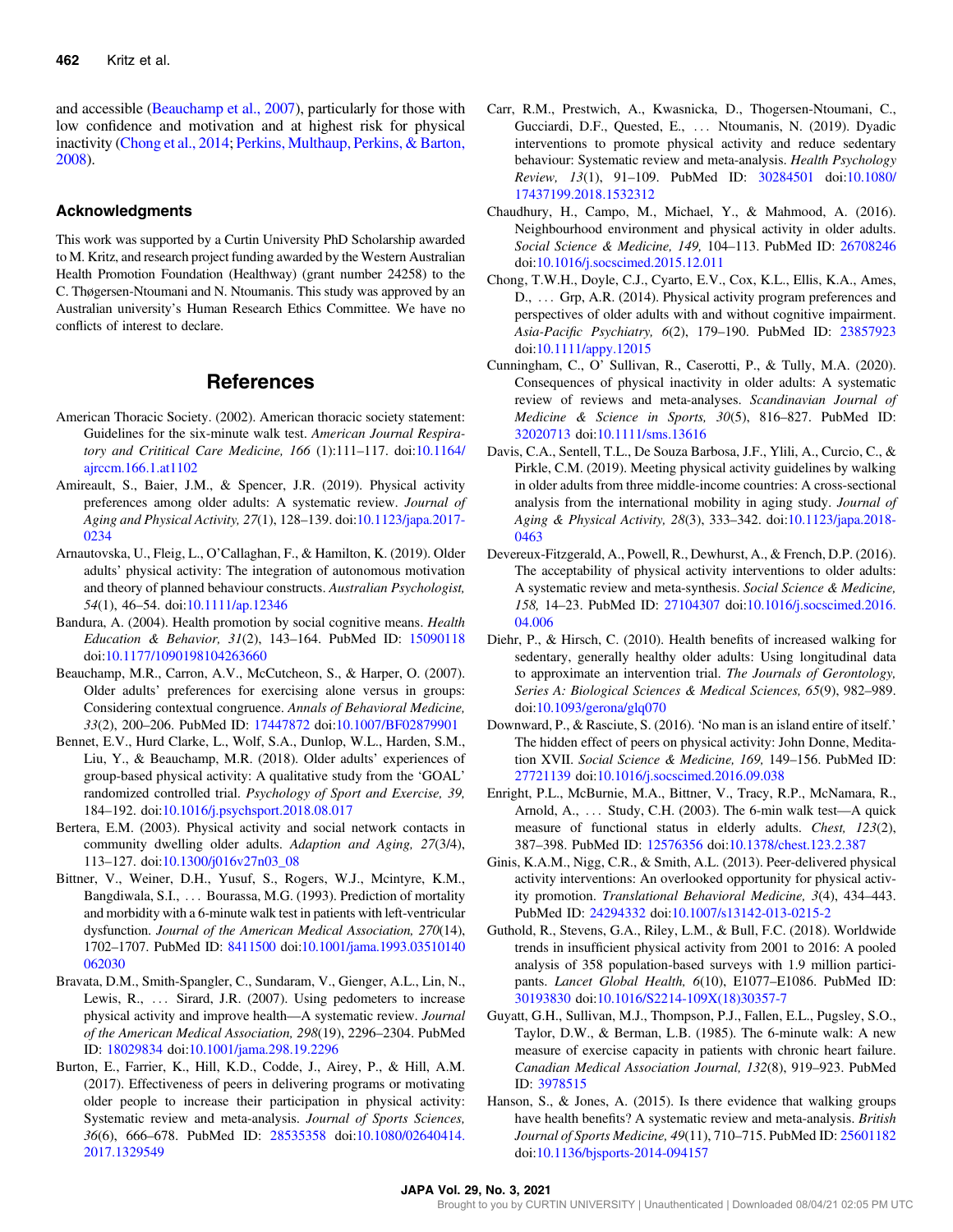- <span id="page-8-0"></span>Harada, K., Masumoto, K., & Kondo, N. (2019). Exercising alone or exercising with others and mental health among middle-aged and older adults: Longitudinal analysis of cross-lagged and simultaneous effects. Journal of Physical Activity & Health, 16(7), 556–564. PubMed ID: [31195882](http://www.ncbi.nlm.nih.gov/pubmed/31195882?dopt=Abstract) doi:[10.1123/jpah.2018-0366](https://doi.org/10.1123/jpah.2018-0366)
- Hayashi, T., Kondo, K., Kanamori, S., & Taishi, T. (2018). Differences in falls between older adult participants in group exercise and those who exercise alone: A cross-sectional study using Japan Gerontological Evaluation Study (JAGES) data. International Journal of Environmental Research and Public Health, 15(7), 1413. doi[:10.3390/](https://doi.org/10.3390/ijerph15071413) [ijerph15071413](https://doi.org/10.3390/ijerph15071413)
- Heim, N., Snijder, M.B., Heymans, M.W., Deeg, D.J., Seidell, J.C., & Visser, M. (2011). Optimal cutoff values for high-risk waist circumference in older adults based on related health outcomes. American Journal of Epidemiology, 174(4), 479–489. PubMed ID: [21673122](http://www.ncbi.nlm.nih.gov/pubmed/21673122?dopt=Abstract) doi:[10.1093/aje/kwr093](https://doi.org/10.1093/aje/kwr093)
- Holme, I., & Anderssen, S.A. (2015). Increases in physical activity is as important as smoking cessation for reduction in total mortality in elderly men: 12 years of follow-up of the Oslo II study. British Journal of Sports Medicine, 49(11), 743–748. PubMed ID: [25977572](http://www.ncbi.nlm.nih.gov/pubmed/25977572?dopt=Abstract) doi:[10.1136/bjsports-2014-094522](https://doi.org/10.1136/bjsports-2014-094522)
- Howel, D. (2012). Waist circumference and abdominal obesity among older adults: Patterns, prevalence and trends. PLoS One, 7(10), e48528. PubMed ID: [23119047](http://www.ncbi.nlm.nih.gov/pubmed/23119047?dopt=Abstract) doi[:10.1371/journal.pone.0048528](https://doi.org/10.1371/journal.pone.0048528)
- Idland, G., Rydwik, E., Smastuen, M.C., & Bergland, A. (2013). Predictors of mobility in community-dwelling women aged 85 and older. Disability and Rehabilitation, 35(11), 881–887. PubMed ID: [22931434](http://www.ncbi.nlm.nih.gov/pubmed/22931434?dopt=Abstract) doi:[10.3109/09638288.2012.712195](https://doi.org/10.3109/09638288.2012.712195)
- Ismail, N., Hairi, F., Choo, W.Y., Hairi, N.N., Peramalah, D., & Bulgiba, A. (2015). The physical activity scale for the elderly (PASE): Validity and reliability among community-dwelling older adults in Malaysia. Asia-Pacific Journal of Public Health, 27(8), 62s–72s. doi[:10.1177/](https://doi.org/10.1177/1010539515590179) [1010539515590179](https://doi.org/10.1177/1010539515590179)
- Jancey, J., Lee, A., Howat, P., Clarke, A., Wang, K., & Shilton, T. (2007). Reducing attrition in physical activity programs for older adults. Journal of Aging and Physical Activity, 15(2), 152–165. PubMed ID: [17556782](http://www.ncbi.nlm.nih.gov/pubmed/17556782?dopt=Abstract) doi:[10.1123/japa.15.2.152](https://doi.org/10.1123/japa.15.2.152)
- Ji, Z., Li, A., Feng, T., Liu, X., You, Y., Meng, F., ::: Zhang, C. (2017). The benefits of Tai Chi and brisk walking for cognitive function and fitness in older adults. PeerJ, 5, e3943. PubMed ID: [29062610](http://www.ncbi.nlm.nih.gov/pubmed/29062610?dopt=Abstract) doi: [10.7717/peerj.3943](https://doi.org/10.7717/peerj.3943)
- Kabiri, L.S., Hernandez, D.C., & Mitchell, K. (2015). Reliability, validity, and diagnostic value of a pediatric bioelectrical impedance analysis scale. Childhood Obesity, 11(5), 650–655. PubMed ID: [26332367](http://www.ncbi.nlm.nih.gov/pubmed/26332367?dopt=Abstract) doi:[10.1089/chi.2014.0156](https://doi.org/10.1089/chi.2014.0156)
- Kalisch, W.D. (2019). National Health Survey, first results, Australia 2017– 2018. Retrieved from <https://www.ausstats.abs.gov.au/ausstats/>
- Kanamori, S., Takamiya, T., & Inoue, S. (2015). Group exercise for adults and elderly: Determinants of participation in group exercise and its associations with health outcome. The Journal of Physical Fitness and Sports Medicine, 4(4), 315–320. doi[:10.7600/jpfsm.](https://doi.org/10.7600/jpfsm.4.315) [4.315](https://doi.org/10.7600/jpfsm.4.315)
- Kanamori, S., Takamiya, T., Inoue, S., Kai, Y., Kawachi, I., & Kondo, K. (2016). Exercising alone versus with others and associations with subjective health status in older Japanese: The JAGES Cohort Study. Scientific Reports, 6(1), 39151. PubMed ID: [27974855](http://www.ncbi.nlm.nih.gov/pubmed/27974855?dopt=Abstract) doi[:10.1038/](https://doi.org/10.1038/srep39151) [srep39151](https://doi.org/10.1038/srep39151)
- Kanamori, S., Takamiya, T., Inoue, S., Kai, Y., Tsuji, T., & Kondo, K. (2018). Frequency and pattern of exercise and depression after two years in older Japanese adults: The JAGES longitudinal study. Scientific Reports, 8(1), 11224. PubMed ID: [30046117](http://www.ncbi.nlm.nih.gov/pubmed/30046117?dopt=Abstract) doi:[10.](https://doi.org/10.1038/s41598-018-29053-x) [1038/s41598-018-29053-x](https://doi.org/10.1038/s41598-018-29053-x)
- Karunarathne, D., Morales, Y., Nomura, T., Takayuki, K., & Hiroshi, I. (2019). Will older adults accept a humanoid robot as a walking partner? International Journal of Social Robotics, 11(2), 343–358. doi:[10.1007/s12369-018-0503-6](https://doi.org/10.1007/s12369-018-0503-6)
- Kassavou, A., Turner, A., & French, D.P. (2013). Do interventions to promote walking in groups increase physical activity? A metaanalysis. International Journal of Behavioral Nutrition and Physical Activity, 10(1), 18. PubMed ID: [23388115](http://www.ncbi.nlm.nih.gov/pubmed/23388115?dopt=Abstract) doi:[10.1186/1479-5868-](https://doi.org/10.1186/1479-5868-10-18) [10-18](https://doi.org/10.1186/1479-5868-10-18)
- Kazuhiro, H., Kouhei, M., Ai, F., Michiko, T., Koji, S., Narihiko, K., & Shuichi, O. (2020). Social interaction in walking groups and affective responses among Japanese older adults. Journal of Aging and Physical Activity, 28(2):287–293. doi[:10.1123/japa.2018-0412](https://doi.org/10.1123/japa.2018-0412)
- Kelly, P., Kahlmeier, S., Gotschi, T., Orsini, N., Richards, J., Roberts, N., ... Foster, C. (2014). Systematic review and meta-analysis of reduction in all-cause mortality from walking and cycling and shape of dose response relationship. International Journal of Behavioral Nutrition and Physical Activity, 11(1), 132. PubMed ID: [25344355](http://www.ncbi.nlm.nih.gov/pubmed/25344355?dopt=Abstract) doi:[10.1186/s12966-014-0132-x](https://doi.org/10.1186/s12966-014-0132-x)
- King, A.C., Castro, C., & Eyler, A.A. (1999). Personal and environmental factors associated with physical inactivity among different racialethnic groups of U.S. middle-aged and older-aged women. Health Psychology, 19(4), 354–364. doi[:10.1037/0278-6133.19.4.354](https://doi.org/10.1037/0278-6133.19.4.354)
- Kosteli, M.C., Williams, S.E., & Cumming, J. (2016). Investigating the psychosocial determinants of physical activity in older adults: A qualitative approach. Psychology & Health, 31(6), 730–749. PubMed ID: [26964473](http://www.ncbi.nlm.nih.gov/pubmed/26964473?dopt=Abstract) doi[:10.1080/08870446.2016.1143943](https://doi.org/10.1080/08870446.2016.1143943)
- Kritz, M., Thøgersen-Ntoumani, C., Mullan, B., McVeigh, J., & Ntoumanis, N. (2020). Effective peer leader attributes for the promotion of walking in older adults. Gerontologist, 60(6), 1137–1148. doi[:10.1093/geront/](https://doi.org/10.1093/geront/gnaa014) [gnaa014](https://doi.org/10.1093/geront/gnaa014)
- Kullgren, J.T., Harkins, K.A., Bellamy, S.L., Gonzales, A., Tao, Y., Zhu, J., ... Karlawish, J. (2014). A mixed-methods randomized controlled trial of financial incentives and peer networks to promote walking among older adults. Health Education & Behavior, 41(1 ), 43S–50S. doi:[10.1177/1090198114540464](https://doi.org/10.1177/1090198114540464)
- Lean, M.E.J., Han, T.S., & Morrison, C.E. (1995). Waist circumference as a measure for indicating need for weight management. BMJ, 311(6998), 158–161. PubMed ID: [7613427](http://www.ncbi.nlm.nih.gov/pubmed/7613427?dopt=Abstract) doi:[10.1136/bmj.311.](https://doi.org/10.1136/bmj.311.6998.158) [6998.158.](https://doi.org/10.1136/bmj.311.6998.158)
- Lee, I.M., Shiroma, E.J., Kamada, M., Bassett, D.R., Matthews, C.E., & Buring, J.E. (2019). Association of step volume and intensity with all-cause mortality in older women. JAMA Internal Medicine, 179(8), 1105–1112. doi:[10.1001/jamainternmed.2019.0899](https://doi.org/10.1001/jamainternmed.2019.0899)
- McAuley, E. (1993). Self-efficacy and the maintenance of exercise participation in older adults. Journal of Behavioral Medicine, 16(1), 103–113. PubMed ID: [8433355](http://www.ncbi.nlm.nih.gov/pubmed/8433355?dopt=Abstract) doi:[10.1007/BF00844757](https://doi.org/10.1007/BF00844757)
- Meads, C., & Exley, J. (2018). A systematic review of group walking in physically healthy people to promote physical activity. International Journal of Technology Assessment in Health Care, 34(1), 27–37. PubMed ID: [29338794](http://www.ncbi.nlm.nih.gov/pubmed/29338794?dopt=Abstract) doi:[10.1017/S02664623170](https://doi.org/10.1017/S0266462317001088) [01088](https://doi.org/10.1017/S0266462317001088)
- Michael, Y.L., & Carlson, N.E. (2009). Analysis of individual socialecological mediators and moderators and their ability to explain effect of a randomized neighborhood walking intervention. International Journal of Behavioural Nutrition and Physical Activity, 6, 49. doi:[10.](https://doi.org/10.1186/1479-5868-6-49) [1186/1479-5868-6-49](https://doi.org/10.1186/1479-5868-6-49)
- Middleton, A., Stacy, L., Lusardi, F., & Lusardi, M. (2020). Walking speed: The functional vital sign. Journal of Aging and Physical Activity, 23(2), 314–322. doi[:10.1123/japa.2013-0236](https://doi.org/10.1123/japa.2013-0236)
- Morris, S., Guell, C., & Pollard, T.M. (2019). Group walking as a "lifeline": Understanding the place of outdoor walking groups in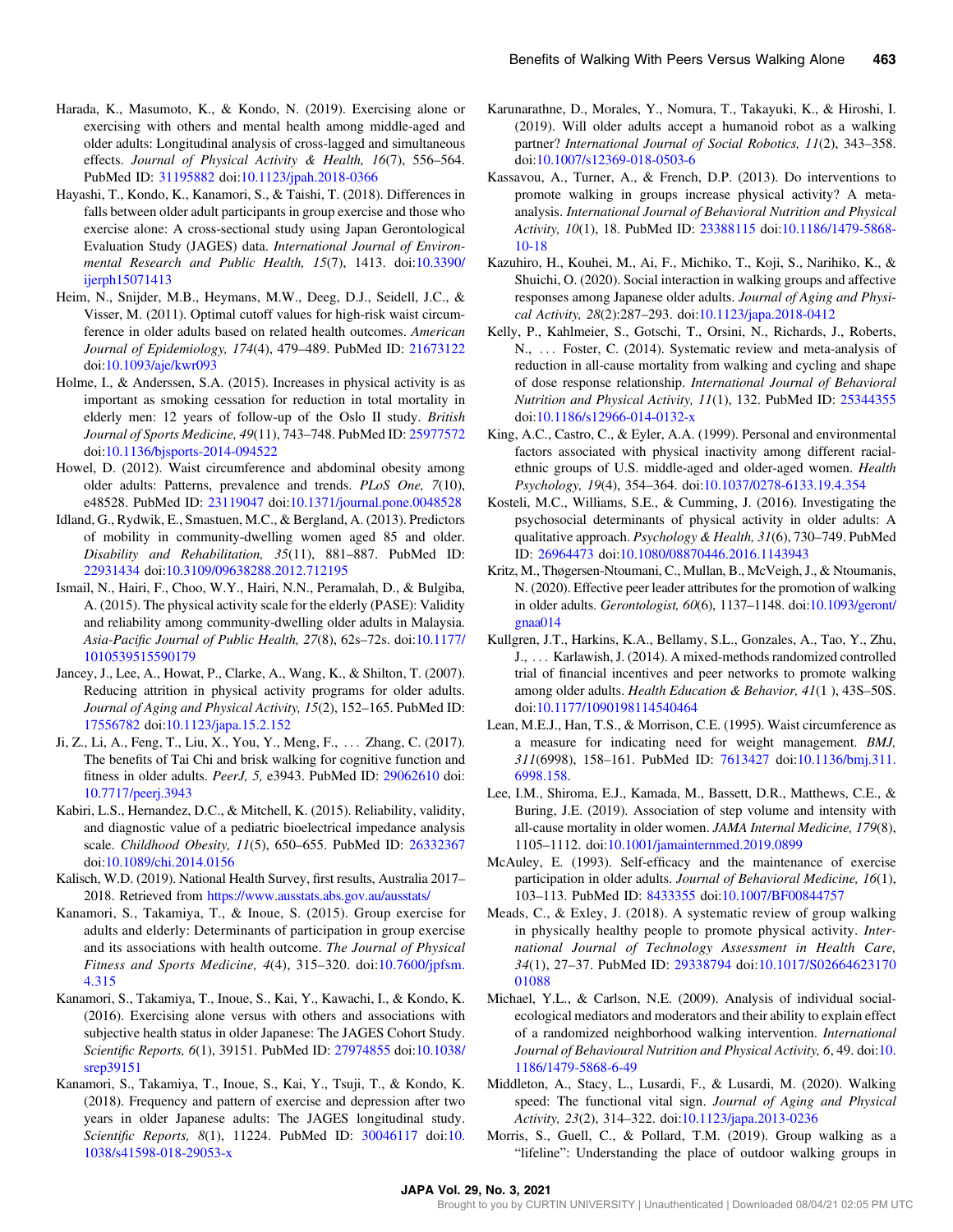<span id="page-9-0"></span>women's lives. Social Science & Medicine, 238, 112489. PubMed ID: [31437768](http://www.ncbi.nlm.nih.gov/pubmed/31437768?dopt=Abstract) doi[:10.1016/j.socscimed.2019.112489](https://doi.org/10.1016/j.socscimed.2019.112489)

- Murphy, M.H., Nevill, A.M., Murtagh, E.M., & Holder, R.L. (2007). The effect of walking on fitness, fatness and resting blood pressure: A meta-analysis of randomised, controlled trials. Preventive Medicine, 44(5), 377–385. PubMed ID: [17275896](http://www.ncbi.nlm.nih.gov/pubmed/17275896?dopt=Abstract) doi:[10.1016/j.ypmed.2006.](https://doi.org/10.1016/j.ypmed.2006.12.008) [12.008](https://doi.org/10.1016/j.ypmed.2006.12.008)
- Murtagh, E.M., Nichols, L., Mohammed, M.A., Holder, R., Nevill, A.M., & Murphy, M.H. (2015). The effect of walking on risk factors for cardiovascular disease: An updated systematic review and meta-analysis of randomised control trials. Preventive Medicine, 72, 34–43. PubMed ID: [25579505](http://www.ncbi.nlm.nih.gov/pubmed/25579505?dopt=Abstract) doi:[10.1016/j.ypmed.](https://doi.org/10.1016/j.ypmed.2014.12.041) [2014.12.041](https://doi.org/10.1016/j.ypmed.2014.12.041)
- Nathan, A., Wood, L., & Giles-Corti, B. (2014). Exploring socioecological correlates of active living in retirement village residents. Journal of Aging and Physical Activity, 22(1), 1–15. PubMed ID: [23170755](http://www.ncbi.nlm.nih.gov/pubmed/23170755?dopt=Abstract) doi:[10.1123/japa.2012-0189](https://doi.org/10.1123/japa.2012-0189)
- Ng, J.Y.Y., Ntoumanis, N., Thogersen-Ntoumani, C., Deci, E.L., Ryan, R.M., Duda, J.L., & Williams, G.C. (2012). Self-determination theory applied to health contexts: A meta-analysis. Perspectives on Psychological Science, 7(4), 325–340. PubMed ID: [26168470](http://www.ncbi.nlm.nih.gov/pubmed/26168470?dopt=Abstract) doi[:10.1177/](https://doi.org/10.1177/1745691612447309) [1745691612447309](https://doi.org/10.1177/1745691612447309)
- Nieboer, A.P., & Cramm, J.M. (2019). Enabling and disabling behaviors in the social environment are associated with physical activity of older people in the Netherlands. BMC Public Health, 19(1), 361. PubMed ID: [30935379](http://www.ncbi.nlm.nih.gov/pubmed/30935379?dopt=Abstract) doi[:10.1186/s12889-019-6670-z](https://doi.org/10.1186/s12889-019-6670-z)
- Niven, A.G., & Markland, D. (2016). Using self-determination theory to understand motivation for walking: Instrument development and model testing using Bayesian structural equation modelling. Psychology of Sport and Exercise, 23(Suppl. C), 90–100. doi:[10.](https://doi.org/10.1016/j.psychsport.2015.11.004) [1016/j.psychsport.2015.11.004](https://doi.org/10.1016/j.psychsport.2015.11.004)
- Ntoumanis, N., Ng, J., Prestwich, A., Quested, E., Hancox, J., Thogersen-Ntoumani, C., ::: Williams, G.C. (2020). A meta-analysis of self-determination theory-informed intervention studies in the health domain: Effects on motivation, health behaviour, physical, and psychological health. Health Psychology Review. Advance online publication. PubMed ID: [31983293](http://www.ncbi.nlm.nih.gov/pubmed/31983293?dopt=Abstract) doi:[10.1080/17437199.2020.](https://doi.org/10.1080/17437199.2020.1718529) [1718529](https://doi.org/10.1080/17437199.2020.1718529)
- Parkatti, T., Perttunen, J., & Wacker, P. (2012). Improvements in functional capacity from Nordic walking: A randomized-controlled trial among elderly people. Journal of Aging and Physical Activity, 20(1), 93–105. PubMed ID: [21949243](http://www.ncbi.nlm.nih.gov/pubmed/21949243?dopt=Abstract) doi[:10.1123/japa.20.1.93](https://doi.org/10.1123/japa.20.1.93)
- Perkins, J.M., Multhaup, K.S., Perkins, H.W., & Barton, C. (2008). Selfefficacy and participation in physical and social activity among older adults in Spain and the United States. Gerontologist, 48(1), 51–58. PubMed ID: [18381832](http://www.ncbi.nlm.nih.gov/pubmed/18381832?dopt=Abstract) doi:[10.1093/geront/48.1.51](https://doi.org/10.1093/geront/48.1.51)
- Ritchie, J.D., Miller, C.K., & Smiciklas-Wright, H. (2005). Tanita foot-tofoot bioelectrical impedance analysis system validated in older adults. Journal of the American Dietetic Association, 105(10), 1617–1619. PubMed ID: [16183365](http://www.ncbi.nlm.nih.gov/pubmed/16183365?dopt=Abstract) doi:[10.1016/j.jada.2005.07.011](https://doi.org/10.1016/j.jada.2005.07.011)
- Ryan, R.M., & Deci, E.L. (2000). Self-determination theory and the facilitation of intrinsic motivation, social development, and well-being. American Psychologist, 55(1), 68-78. PubMed ID: [11392867](http://www.ncbi.nlm.nih.gov/pubmed/11392867?dopt=Abstract) doi:[10.1037/0003-066X.55.1.68](https://doi.org/10.1037/0003-066X.55.1.68)
- Ryan, R.M., & Deci, E.L. (2017). Self-determination theory: Basic psychological needs in motivation, development, and wellness. New York, NY: Guildford Press.
- Samra, P.K., Rebar, A.L., Parkinson, L., van Uffelen, J.G.Z., Schoeppe, S., Power, D., ... Alley, S. (2019). Physical activity attitudes, preferences, and experiences of regionally-based Australia adults aged 65 years and older. Journal of Aging and Physical Activity, 27(4), 446–451. PubMed ID: [30299206](http://www.ncbi.nlm.nih.gov/pubmed/30299206?dopt=Abstract) doi:[10.1123/japa.2017-0426](https://doi.org/10.1123/japa.2017-0426)
- Scherder, E., Scherder, R., Verburgh, L., Königs, M., Blom, M., Kramer, A.F., & Eggermont, L. (2014). Executive functions of sedentary elderly may benefit from walking: A systematic review and metaanalysis. American Journal of Geriatric Psychiatry, 22(8), 782–791. PubMed ID: [23636004](http://www.ncbi.nlm.nih.gov/pubmed/23636004?dopt=Abstract) doi:[10.1016/j.jagp.2012.12.026](https://doi.org/10.1016/j.jagp.2012.12.026)
- Seino, S., Kitamura, A., Tomine, Y., Tanaka, I., Nishi, M., Taniguchi, Y., ... Shinkai, S. (2019). Exercise arrangement is associated with physical and mental health in older adults. Medicine & Science in Sports & Exercise, 51(6), 1146–1153. PubMed ID: [30694973](http://www.ncbi.nlm.nih.gov/pubmed/30694973?dopt=Abstract) doi: [10.1249/MSS.0000000000001884](https://doi.org/10.1249/MSS.0000000000001884)
- Smith, G.L., Banting, L., Eime, R., Sullivan, G.O., & Uffelen, J.G.Z. (2017). The association between social support and physical activity in older adults: A systematic review. International Journal of Behavioral Nutrition and Physical Activity, 14(56), 1–21. doi[:10.1186/](https://doi.org/10.1186/s12966-017-0509-8) [s12966-017-0509-8](https://doi.org/10.1186/s12966-017-0509-8)
- Stathi, A., Gilbert, H., Fox, K.R., Coulson, J., Davis, M., & Thompson, J.L. (2012). Determinants of neighborhood activity of adults age 70 and over: A mixed-methods study. Journal of Aging and Physical Activity, 20(2), 148–170. PubMed ID: [22472577](http://www.ncbi.nlm.nih.gov/pubmed/22472577?dopt=Abstract) doi[:10.1123/japa.20.2.148](https://doi.org/10.1123/japa.20.2.148)
- Stathi, A., Withall, J., Thompson, J.L., Davis, M.G., Gray, S., De Koning, J., ::: Fox, K.R. (2019). Feasibility trial evaluation of a peer volunteering active aging intervention: ACE (active, connected, engaged). Gerontologist, 60(3):571–582. doi:[10.1093/geront/gnz003](https://doi.org/10.1093/geront/gnz003)
- Teixeira, P.J., Carraca, E.V., Markland, D., Silva, M.N., & Ryan, R.M. (2012). Exercise, physical activity, and self-determination theory: A systematic review. International Journal of Behavioral Nutrition and Physical Activity, 9,(1) 78. PubMed ID: [22726453](http://www.ncbi.nlm.nih.gov/pubmed/22726453?dopt=Abstract) doi[:10.1186/](https://doi.org/10.1186/1479-5868-9-78) [1479-5868-9-78](https://doi.org/10.1186/1479-5868-9-78)
- Thogersen-Ntoumani, C., Ntoumanis, N., Uren, H., Stathi, A., Wold, C., & Hill, K.D. (2017). Perceptions of group-based walks and strategies to inform the development of an intervention in retirement villages: Perspectives of residents and village managers. Journal of Aging and Physical Activity, 25(2), 261–268. PubMed ID: [27676271](http://www.ncbi.nlm.nih.gov/pubmed/27676271?dopt=Abstract) doi: [10.1123/japa.2015-0138](https://doi.org/10.1123/japa.2015-0138)
- Thogersen-Ntoumani, C., Quested, E., Biddle, S.J.H., Kritz, M., Olson, J., Burton, E., ... Ntoumanis, N. (2019). Trial feasibility and process evaluation of a motivationally-embellished group peer led walking intervention in retirement villages using the RE-AIM framework: The residents in action trial (RiAT). Health Psychology and Behavioral Medicine, 7(1), 202–233. doi:[10.1080/21642850.2019.1629934](https://doi.org/10.1080/21642850.2019.1629934)
- Thomas, G.N., Macfarlane, D.J., Guo, B., Cheung, B.M., McGhee, S.M., Chou, K.L., ... Tomlinson, B. (2012). Health promotion in older Chinese: A 12-month cluster randomized controlled trial of pedometry and "peer support". Medicine & Science in Sports & Exercise, 44(6), 1157–1166. PubMed ID: [22143109](http://www.ncbi.nlm.nih.gov/pubmed/22143109?dopt=Abstract) doi[:10.1249/MSS.](https://doi.org/10.1249/MSS.0b013e318244314a) [0b013e318244314a](https://doi.org/10.1249/MSS.0b013e318244314a)
- Tomas, M.T., Galan-Mercant, A., Carnero, E.A., & Fernandes, B. (2017). Functional capacity and levels of physical activity in aging: A 3-year follow-up. Frontiers in Medicine, 4, 244. doi[:10.3389/fmed.2017.00244](https://doi.org/10.3389/fmed.2017.00244)
- United Nations. (2019). 2019 revision of world population prospects. [Retrieved from https://population.un.org/wpp/Download/Standard/](Retrieved from https://population.un.org/wpp/Download/Standard/Population) [Population.](Retrieved from https://population.un.org/wpp/Download/Standard/Population)
- Washburn, R.A., Smith, K.W., Jette, A.M., & Janney, C.A. (1993). The physical activity scale for the elderly (PASE): Development and evaluation. Journal of Clinical Epidemiology, 46(2), 153–162. PubMed ID: [8437031](http://www.ncbi.nlm.nih.gov/pubmed/8437031?dopt=Abstract) doi[:10.1016/0895-4356\(93\)90053-4](https://doi.org/10.1016/0895-4356(93)90053-4)
- Wilcox, S., King, A.C., Brassington, G.S., & Ahn, D.K. (2000). Physical activity preferences of middle-aged and older adults: A community analysis. Journal of Aging & Physical Activity, 7(4), 386–399. doi: [10.1123/japa.7.4.386](https://doi.org/10.1123/japa.7.4.386)
- Williams, G.C., Grow, V.M., Freedman, Z.R., Ryan, R.M., & Deci, E.L. (1996). Motivational predictors of weight loss and weight-loss